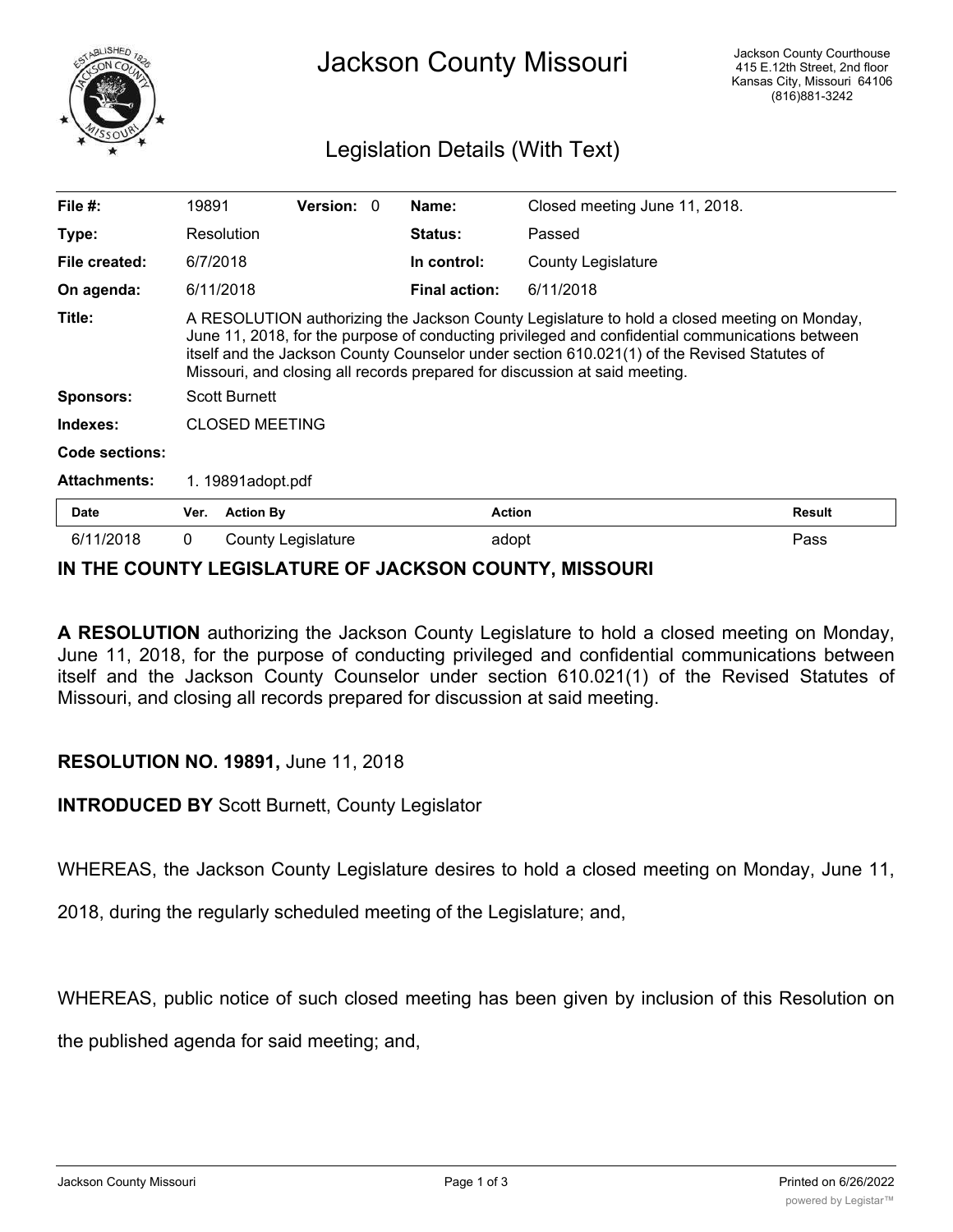WHEREAS, the purpose of such closed meeting is to conduct privileged and confidential communications between the Legislature and the Jackson County Counselor concerning the status of legal actions, causes of action, and/or litigation; and,

WHEREAS, such closed meeting is allowable under section 610.021(1) of the Revised Statutes of Missouri; now therefore,

BE IT RESOLVED by the County Legislature of Jackson County, Missouri, that the Legislature be authorized to hold a closed meeting during the regularly scheduled meeting of the Legislature on Monday, June 11, 2018, pursuant to section 610.021(1), RSMo, and closing all records prepared in connection therewith.

..Enacted and Approved Effective Date: This Resolution shall be effective immediately upon its passage by a majority of the Legislature.

APPROVED AS TO FORM:

Chief Deputy County Counselor County Counselor

Certificate of Passage

I hereby certify that the attached resolution, Resolution No.19891 of June 11, 2018, was duly passed on June 11, 2018 by the Jackson County Legislature. The votes thereon were as follows:

| Yeas |  | Nays<br>$ -$ |  |  |
|------|--|--------------|--|--|
|------|--|--------------|--|--|

 $\mathcal{L}_\text{max}$  , and the contribution of the contribution of the contribution of the contribution of the contribution of the contribution of the contribution of the contribution of the contribution of the contribution of t

Abstaining 0 Absent 0